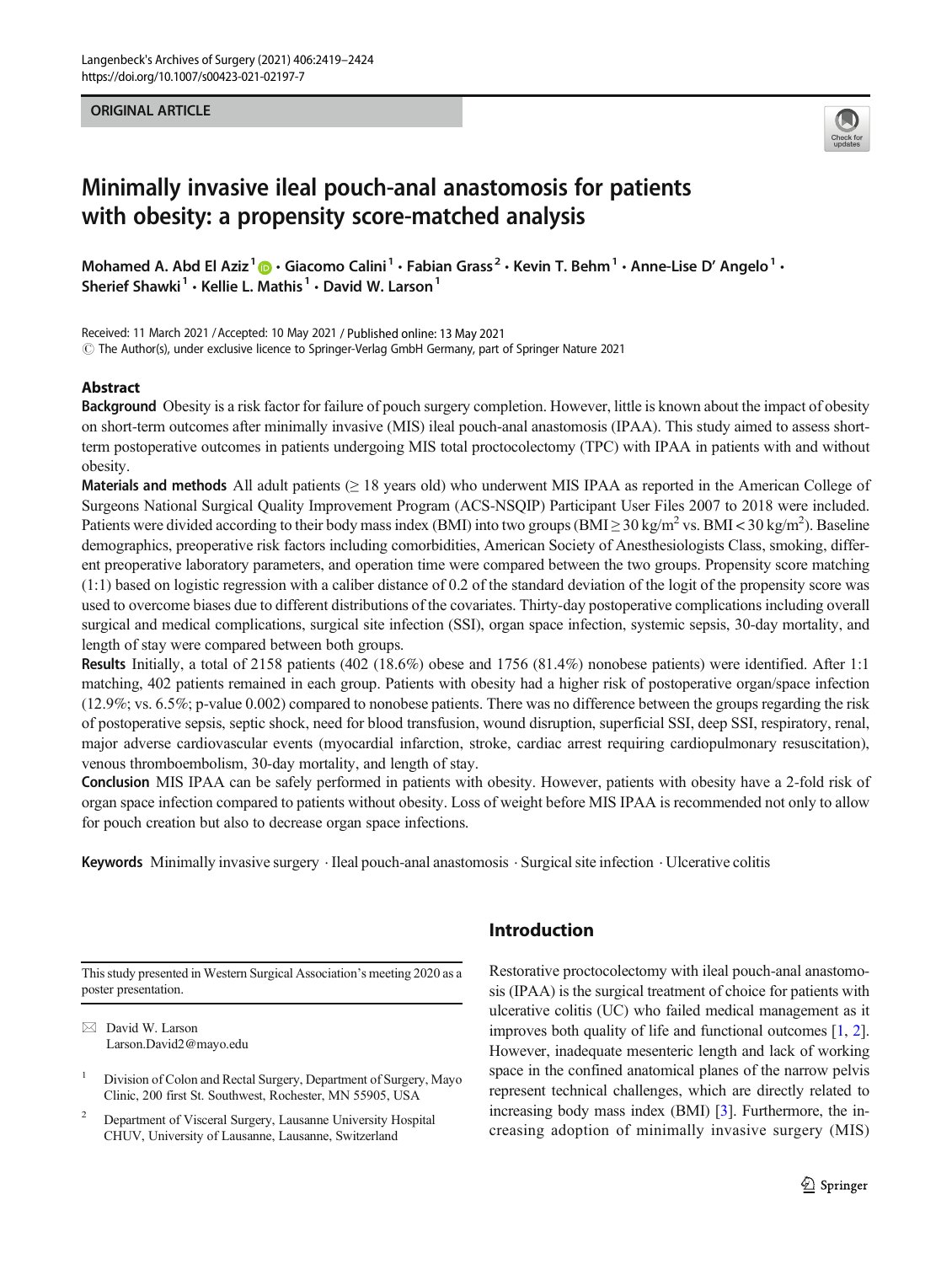platforms may bear challenges in this population given the loss of tactile sense related to the heavy mesentery and the fragile tissue prone to bleeding in patients with obesity [[3,](#page-4-0) [4\]](#page-4-0). This might translate into worse postoperative outcomes secondary to bleeding or anastomotic leak. In this present study, we attempted to assess whether the touted benefits of MIS apply to the challenging population of obese patients undergoing IPAA surgery.

## **Methods**

All adult patients undergoing MIS total proctocolectomy (TPC) with IPAA (Current Procedure Terminology code: 44211) for ulcerative colitis (International Classification of Diseases (ICD) codes: ICD-9-CM: 556.x and ICD-10-CM: K51.x) from 2007 to 2018 and reported in the American College of Surgeons National Surgical Quality Improvement Program (ACS-NSQIP) database were included.

The ACS-NSQIP is a validated national database for which trained data abstractors extract patients' information based on predefined data extraction sheets according to standardized definitions. Patients are identified for inclusion in the final dataset based on a random sample with approximately 20% of all cases retained [[5\]](#page-5-0).

Patients were divided according to their body mass index (BMI) into two groups: patients with obesity (BMI  $\geq$  30 kg/  $\text{m}^2$ ) vs. patients without obesity (BMI < 30 kg/m<sup>2</sup>). Baseline demographics, comorbidities including diabetes mellitus, hypertension, congestive heart failure, chronic obstructive pulmonary disease, bleeding disorders, anemia, hypoalbuminemia, dyspnea, smoking, American Society of Anesthesiologists (ASA) class, chronic steroid use, recent weight loss, functional health status, and operation time were compared between both groups. Further assessed were 30-day complications according to the standardized ACS-NSQIP definitions, 30-day mortality, and length of stay.

Surgical complications included any surgical site infection (superficial defined as an infection that involves only skin or subcutaneous tissue of the surgical incision, deep defined as an infection that involves any tissue beneath skin and immediate subcutaneous fat, or organ space infection defined as an infection that involves any part of the anatomy (e.g., organ or space), other than the incision which was opened and manipulated during surgery). It also can be assigned in the case of anastomotic leakage, wound disruption, systemic sepsis (septic shock or sepsis), and/or need for blood transfusion. Medical complications included any respiratory complication (pneumonia, need for ventilation more than 2 days, unplanned intubation), any renal complication (acute renal failure or chronic renal insufficiency), vascular thromboembolism (deep venous thrombosis or pulmonary embolism), major adverse cardiovascular events (myocardial infarction, stroke, or cardiac arrest requiring cardiopulmonary resuscitation), and/or urinary tract infection.

#### Statistical analysis

Categorical variables were summarized as frequencies and percentages and continuous variable as median (interquartile range). A propensity score matching analysis (1:1) based on logistic regression with a caliber distance of 0.2 of the standard deviation of the logit of the propensity score using nearest neighborhood matching was used to overcome biases due to different distributions of the covariates. Covariates used in the model included age, sex, preoperative comorbidities such as diabetes mellitus, dyspnea, hypertension, congestive heart failure, chronic steroid use, more than 10% loss of weight during the last 6 months, preoperative hypoalbuminemia, and ASA class. The differences between both groups were assessed using chi-squared test or Fisher's exact test as appropriate for categorical variables and Mann-Whitney test for continuous variables. All tests were two-sided and an alpha level < 0.05 was considered statistically significant. Statistical analysis was performed using the Statistical Package for Social Sciences (SPSS, Version 25; SPSS, Inc., Armonk, NY, USA).

#### Results

Initially, a total of 2158 patients, 402 (18.6%) with obesity and 1756 (81.4%) without obesity, were identified. After 1:1 matching, 402 patients remained in each group.

Before matching, the overall median BMI was  $25.1 \text{ kg/m}^2$ (IQR 22.2–29). Patients with obesity were older and had higher rates of diabetes mellitus, dyspnea, and hypertension. Furthermore, surgical duration was significantly longer in the obese group (Table [1\)](#page-2-0). After propensity score matching, baseline demographics, surgical risk factors, and operation time were balanced between the groups (Table [2\)](#page-3-0). Chronic steroid use, anemia, and hypoalbuminemia were the most prevalent preoperative risk factors in both groups.

Patients with obesity had a higher rate of postoperative organ space infection (12.9%; vs. 6.5%; p-value 0.002) compared to patients without obesity. There was no difference between the two groups regarding overall surgical complications, postoperative sepsis, septic shock, need for blood transfusion, wound disruption, superficial surgical site infection (SSI), deep SSI, overall medical complications, respiratory, renal, major adverse cardiovascular events, venous thromboembolism, 30-day mortality, and length of stay (Table [3\)](#page-4-0).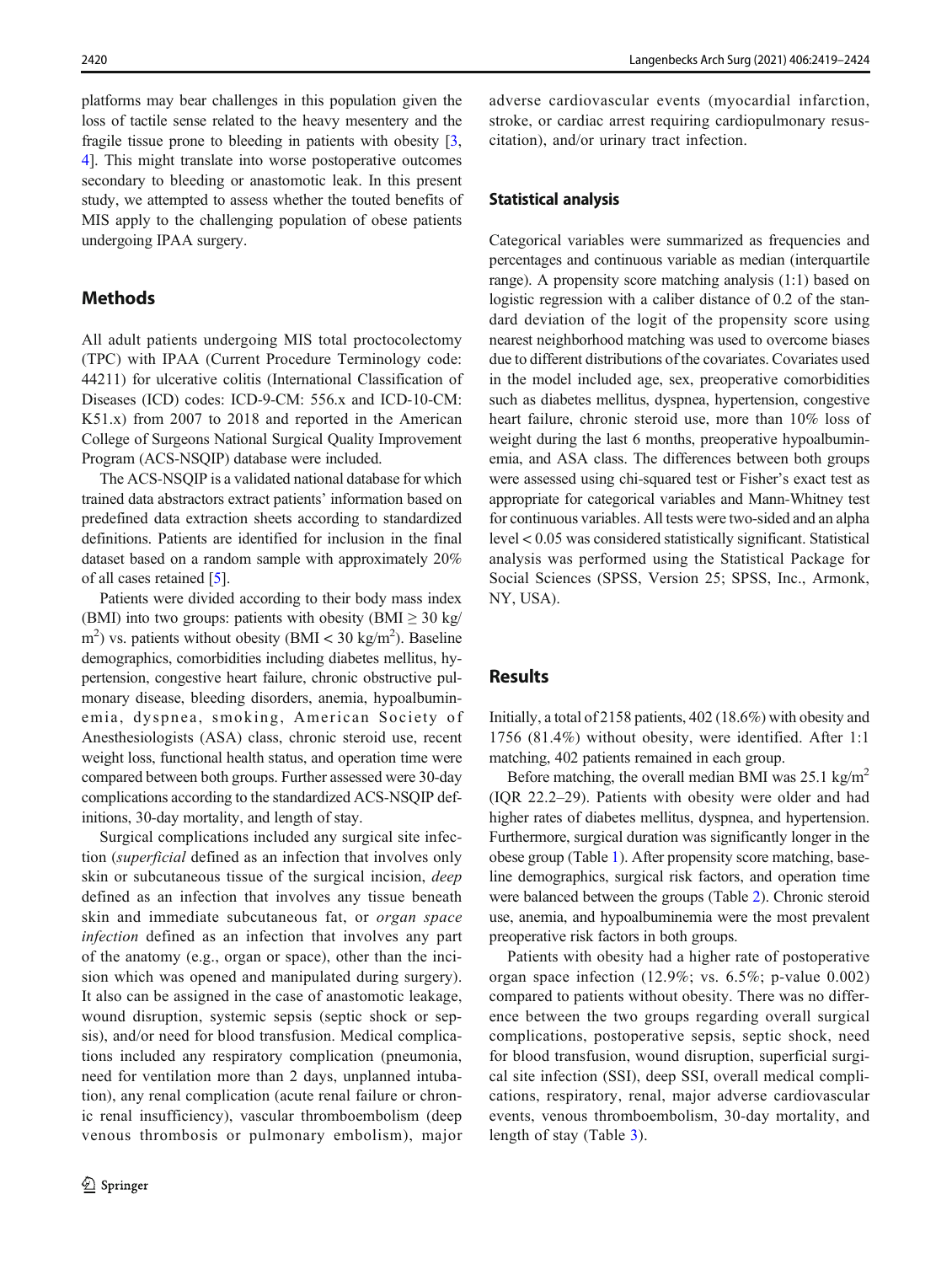<span id="page-2-0"></span>Table 1 Baseline demographics, preoperative risk factors, and operation time before matching

|                                    | $BMI < 30 n = 1756$ | $BMI \ge 30$ n = 402 | P-value  |
|------------------------------------|---------------------|----------------------|----------|
| BMI, median (IQR)                  | $24(21.5-26.6)$     | $33(31-36)$          | < 0.0001 |
| Age; median (IQR)                  | $37(28 - 50)$       | $43(34 - 54)$        | < 0.0001 |
| Male                               | 999 (56.9%)         | 217 (54.0%)          | 0.289    |
| DΜ                                 | 48 (2.7%)           | 35 $(8.7\%)$         | < 0.0001 |
| Current smoker                     | $110(6.3\%)$        | $24(6.0\%)$          | 0.825    |
| Dyspnea                            | 29(1.7%)            | $15(3.7\%)$          | 0.014    |
| Functional dependence              | $8(0.5\%)$          | $4(1.0\%)$           | 0.224    |
| COPD                               | $10(0.6\%)$         | $4(1.0\%)$           | 0.365    |
| CHF                                | $1(0.1\%)$          | $\theta$             | > 0.99   |
| HTN                                | 157 $(8.9\%)$       | $105(26.1\%)$        | < 0.0001 |
| Chronic steroid use                | $906(51.6\%)$       | 184 (45.8%)          | 0.035    |
| > 10% loss of weight/last 6 months | $117(6.7\%)$        | $9(2.2\%)$           | < 0.0001 |
| <b>Bleeding disorder</b>           | 35 $(2.0\%)$        | 11(2.7%)             | 0.341    |
| Preoperative blood transfusion     | $12(0.7\%)$         | $3(0.7\%)$           | 0.892    |
| $ASA \geq 3$                       | 420 (23.9%)         | 150 $(37.3\%)$       | < 0.0001 |
| Operation time                     | 287 (225–355)       | 332 (255–416)        | < 0.0001 |
| Hypoalbuminemia                    |                     |                      | 0.023    |
| Yes                                | 320 (18.2%)         | 51 $(12.7%)$         |          |
| Missing                            | 651 $(37.1\%)$      | 157 $(39.1\%)$       |          |
| Anemia                             |                     |                      | 0.723    |
| Yes                                | 405 $(23.1\%)$      | $90(22.4\%)$         |          |
| Missing                            | $124(7.1\%)$        | 33 (8.2%)            |          |
| Thrombocytopenia                   |                     |                      | 0.531    |
| Yes                                | 27(1.5%)            | 7(1.7%)              |          |
| Missing                            | 145 $(8.3\%)$       | 40 (10.0%)           |          |

Bold indicates statiscially signficant

BMI body mass index, DM diabetes mellitus, HCT hematocrit, COPD chronic obstructive pulmonary disease, CHF congestive heart failure, HTN hypertension requiring medications, ASA American Society of Anesthesiologists

## **Discussion**

This nationwide analysis provides an insight about the impact of obesity on short-term complications after MIS TPC with IPAA for ulcerative colitis. Overall surgical and medical complications, 30-day mortality, and length of stay were comparable between patients with obesity and the matched comparative cohort of patients without obesity. However, patients with obesity had a 2-fold increased risk of organ space infection after matching for the baseline confounders. Preoperative weight loss should be encouraged to minimize organ space infections.

Up to 30% of patients with ulcerative colitis will require colectomy during their lifetime. And, about 31.5% of patients suffering from ulcerative colitis have concomitant obesity [[6\]](#page-5-0). Therefore, a deep understanding of interaction of obesity with different aspects of the disease processes and its effect on treatment strategies is pivotal. Pathophysiological mechanisms related to obesity increase the prevalence of several comorbidities, which in turn either directly or indirectly impact surgical outcomes [\[6](#page-5-0)]. Furthermore, surgery in patients with obesity is challenging from a technical standpoint given the highly vascularized and heavy yet fragile mesentery. In patients with chronic ulcerative colitis, surgical management is further complicated by the chronic debilitating nature of the disease and the effect of chronic medical management on patients' condition and healing processes [\[6](#page-5-0)]. Interestingly, in our cohort, about 19% of patients who underwent MIS IPAA had a body mass index  $\geq 30$  kg/m<sup>2</sup>, which is slightly higher than what has been reported before when both open and MIS IPAA were included [\[7,](#page-5-0) [8\]](#page-5-0). This might reflect the general trend to more widespread adoption of MIS in patients with obesity [[4,](#page-4-0) [9](#page-5-0), [10](#page-5-0)]. This is important in light of conflicting results in the literature about the impact of obesity on shortterm outcomes after surgery for inflammatory bowel diseases [\[7](#page-5-0), [8](#page-5-0), [11](#page-5-0)–[14\]](#page-5-0).

Before matching, patients with obesity had a longer operation time, which might indirectly reflect the technical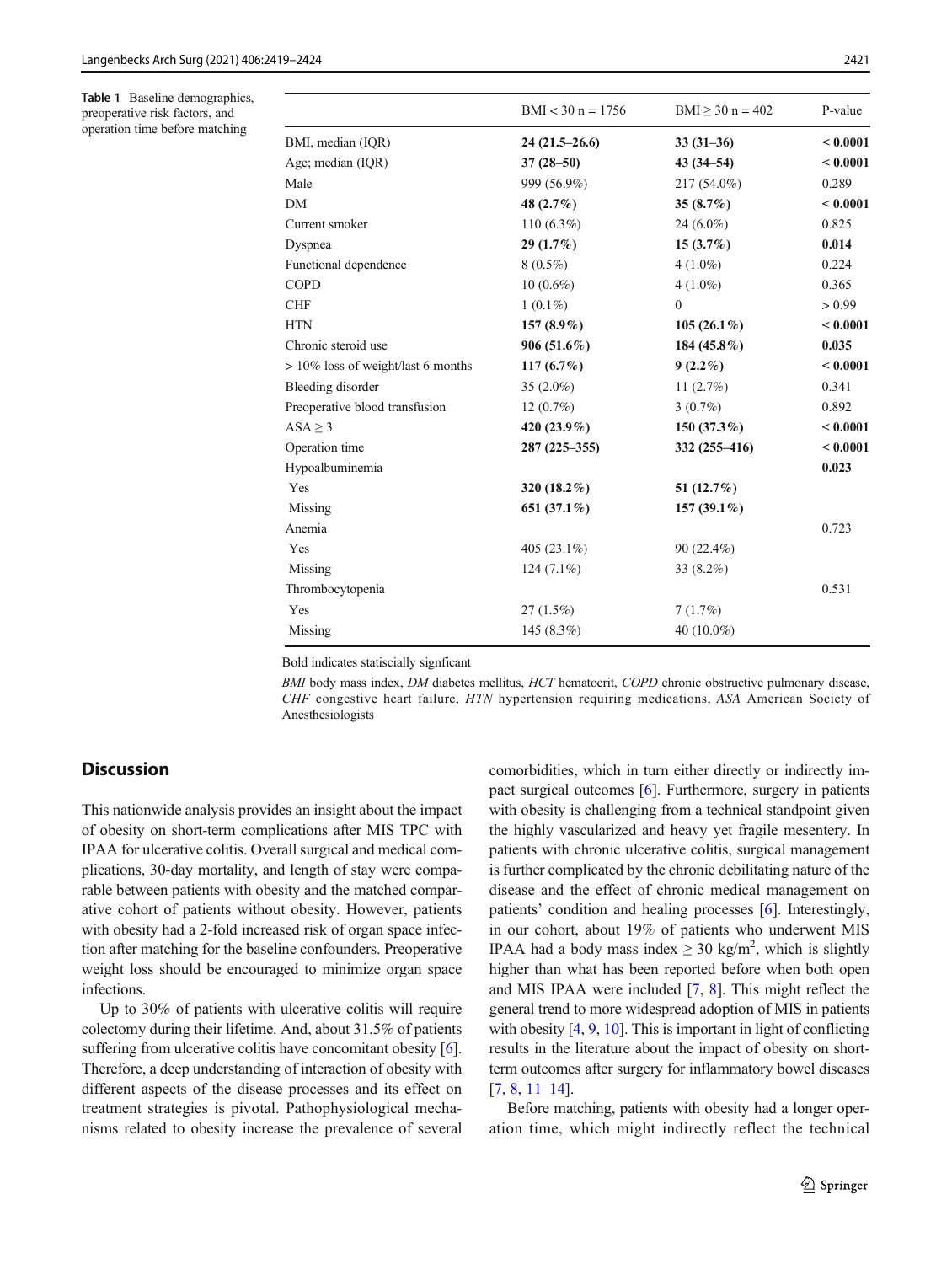<span id="page-3-0"></span>Table 2 Baseline demographics, preoperative risk factors, and operation time after matching

|                                    | $BMI < 30 n = 402$ | $BMI \ge 30$ n = 402 | P-value |
|------------------------------------|--------------------|----------------------|---------|
| Age; median (IQR)                  | $44(32 - 56)$      | $43(34 - 54)$        | 0.997   |
| Male                               | 237 (59.0%)        | 217 (54.0%)          | 0.155   |
| DΜ                                 | 28 (7.0%)          | 35(8.7%)             | 0.358   |
| Current smoker                     | 34 $(8.5\%)$       | $24(6.0\%)$          | 0.172   |
| Dyspnea                            | 13 $(3.2\%)$       | $15(3.7\%)$          | 0.848   |
| Functional dependence              | $5(1.2\%)$         | $4(1.0\%)$           | > 0.99  |
| COPD                               | $3(0.7\%)$         | $4(1.0\%)$           | > 0.99  |
| <b>CHF</b>                         | $\theta$           | $\theta$             |         |
| HTN                                | $106(26.4\%)$      | $105(26.1\%)$        | > 0.99  |
| Chronic steroid use                | 196 (48.8%)        | 184 (45.8%)          | 0.437   |
| > 10% loss of weight/last 6 months | $12(3.0\%)$        | $9(2.2\%)$           | 0.659   |
| <b>Bleeding disorder</b>           | 11 $(2.7%)$        | 11 $(2.7%)$          | > 0.99  |
| Preoperative blood transfusion     | $3(0.7\%)$         | $3(0.7\%)$           | > 0.99  |
| $ASA \geq 3$                       | 131 (32.6%)        | 150 (37.3%)          | 0.160   |
| Hypoalbuminemia                    |                    |                      | 0.399   |
| Yes                                | 62 $(15.4\%)$      | 51 (12.7%)           |         |
| Missing                            | 162 $(40.3\%)$     | 157 (39.1%)          |         |
| Anemia                             |                    |                      | 0.534   |
| Yes                                | 89 (22.1%)         | 90 (22.4%)           |         |
| Missing                            | $25(6.2\%)$        | 33 (8.2%)            |         |
| Thrombocytopenia                   |                    |                      | 0.423   |
| Yes                                | $6(1.5\%)$         | 7(1.7%)              |         |
| Missing                            | 30 $(7.5\%)$       | 40 (10.0%)           |         |

DM diabetes mellitus, COPD chronic obstructive pulmonary disease, CHF congestive heart failure, HTN hypertension requiring medications, ASA American Society of Anesthesiologists class, IQR interquartile range

challenges related to MIS surgery in obese patients [\[7](#page-5-0), [12](#page-5-0), [15\]](#page-5-0). In contrast to what Klos et al. reported, a non-significant difference in both operative time and estimated blood loss between patients with obesity and patients without obesity when open surgery was predominantly utilized [\[16](#page-5-0)]. Therefore, although MIS IPAA might have a longer operation time than open IPAA in patients with obesity, this longer operation time does not translate into higher rates of postoperative complications [[17](#page-5-0)].

The high rate of organ space infection in patients with obesity cohort despite MIS is concerning and indirectly highlighting the fact that MIS does not mitigate all the risks related to IPAA surgery. The shortened mesentery associated with obesity might indirectly affect the blood supply and thus increase the leak rates despite maximized reach maneuvers and adequate length to allow successful IPAA completion. [\[3](#page-4-0), [7\]](#page-5-0). Careful preoperative evaluation of patients' condition and preoperative optimization including weight loss may be beneficial. However, preoperative conditioning also requests correction of potential nutritional deficits (also in obese patients), anemia, and steroid weaning in order to achieve a clinical benefit [\[18](#page-5-0), [19\]](#page-5-0). Indeed, obesity was found to be an independent risk factor for pouch complications [\[16](#page-5-0)], and comparable rates to our results regarding pelvic infection and anastomotic leak for patients with obesity undergoing IPAA have been reported before (18.8% for patients with obesity vs.  $8.1\%$  for patients without obesity; p-value  $\lt$ 0.05) [[8\]](#page-5-0). Interestingly, in their study, the higher rate of pelvic infection did not translate into worse long-term outcomes [[8\]](#page-5-0). However, Fazio et al. have shown previously that pelvic sepsis or anastomotic leak were strong predictors of pouch failure [\[20](#page-5-0)]. Importantly, organ space infections have a detrimental effect not only on patients but also on healthcare systems by increasing length of hospital stay [\[21](#page-5-0)].

Unsurprisingly, patients with obesity had higher rates of different comorbidities. By balancing the baseline confounders, we tried to better understand the impact of MIS by mitigating the impact of these comorbidities. Indeed, after propensity score matching, MIS was not associated with a higher risk of medical complications, mortality, or length of stay, taking into account the differences in baseline confounders. This may highlight the benefit of MIS even in this challenging population. Indeed, the benefit of MIS in patients with obesity or even super obesity undergoing colorectal surgery has been demonstrated before [[9\]](#page-5-0).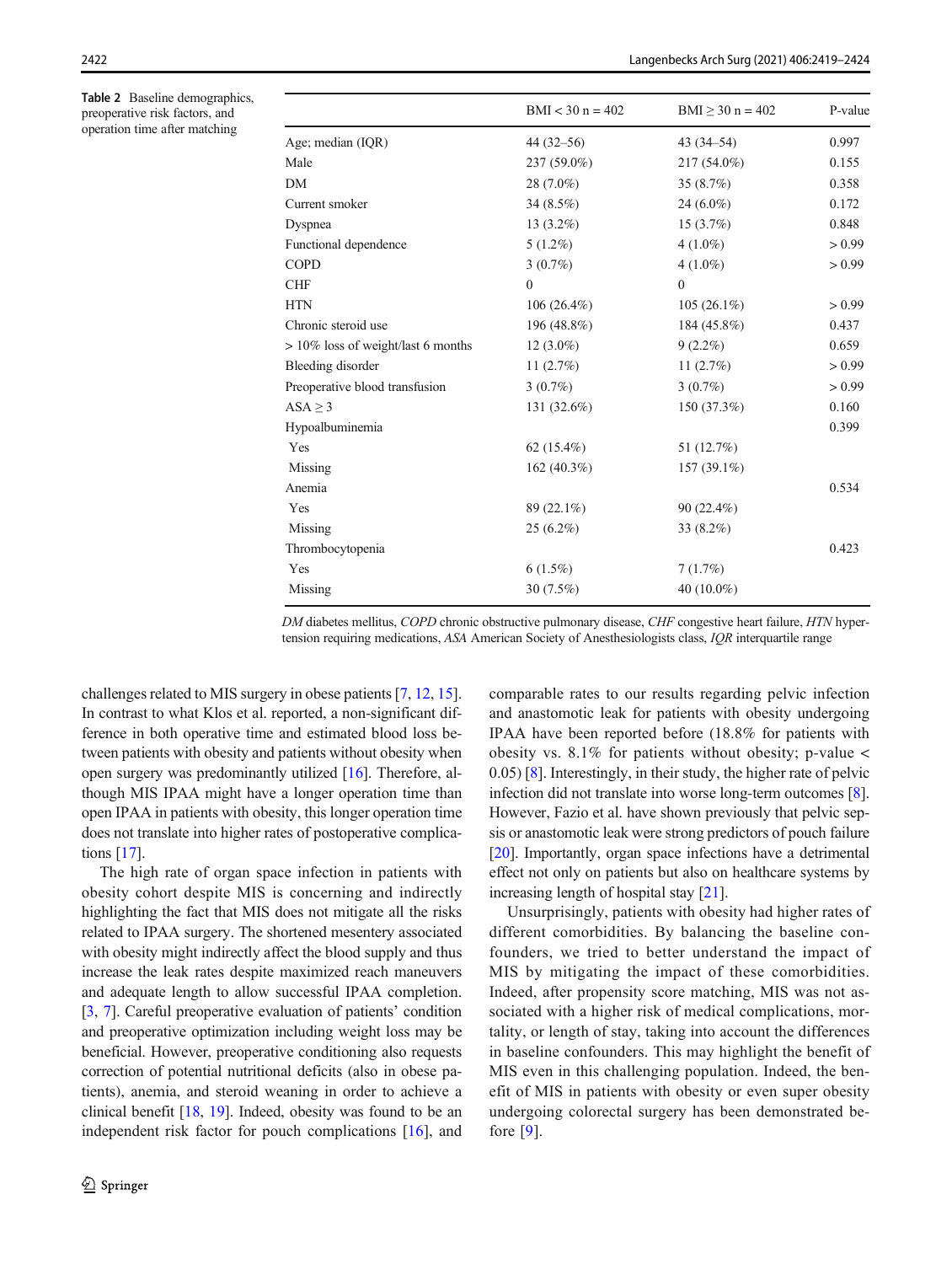<span id="page-4-0"></span>

| Table 3 Postoperative<br>complications |                            | $BMI < 30 n = 402$ | $BMI \ge 30$ n = 402 | P-value |
|----------------------------------------|----------------------------|--------------------|----------------------|---------|
|                                        | Any surgical               | 76 (18.9%)         | 91 $(22.6\%)$        | 0.192   |
|                                        | SSI                        | 47 (11.7%)         | 66 (16.4%)           | 0.053   |
|                                        | Superficial SSI            | $18(4.5\%)$        | 11 $(2.7%)$          | 0.256   |
|                                        | Deep SSI                   | $5(1.2\%)$         | $4(1.0\%)$           | > 0.99  |
|                                        | Organ/space SSI            | $26(6.5\%)$        | 52 $(12.9\%)$        | 0.002   |
|                                        | Wound disruption           | $3(0.7\%)$         | $2(0.5\%)$           | > 0.99  |
|                                        | Systemic sepsis            | $28(7.0\%)$        | 31(7.7%)             | 0.685   |
|                                        | Sepsis                     | $26(6.5\%)$        | $25(6.2\%)$          | 0.885   |
|                                        | Septic shock               | $2(0.5\%)$         | $6(1.5\%)$           | 0.287   |
|                                        | Need for blood transfusion | $22(5.5\%)$        | 28 (7.0%)            | 0.380   |
|                                        | Any medical                | 40 $(10.0\%)$      | $37(9.2\%)$          | 0.719   |
|                                        | Respiratory complications  | $3(0.7\%)$         | 7(1.7%)              | 0.341   |
|                                        | Renal complications        | $4(1.0\%)$         | $4(1.0\%)$           | > 0.99  |
|                                        | <b>VTE</b>                 | $15(3.7\%)$        | $17(4.2\%)$          | 0.718   |
|                                        | <b>MACE</b>                | $2(0.5\%)$         | $2(0.5\%)$           | > 0.99  |
|                                        | UTI                        | $20(5.0\%)$        | 13 $(3.2\%)$         | 0.286   |
|                                        | Mortality                  | $1(0.2\%)$         | $2(0.5\%)$           | > 0.99  |
|                                        | LOS                        | $6(4.75-9)$        | $6(4-9)$             | 0.906   |

Bold indicates statiscially signficant

SSI surgical site infection, VTE venous thromboembolism, MACE major adverse cardiovascular events, UTI urinary tract infection, LOS length of stay

Our study adds to the current understanding of surgical management of patients with ulcerative colitis who have concurrent obesity. Although we could not assess long-term outcomes, surgical case volume, or experience of the surgeons, the present study represents the largest cohort in the literature reporting on the impact of obesity in MIS TPC with IPAA. Additional limitations include the retrospective nature, inability to obtain specifics on preoperative medical therapy (i.e., biologic or other immunosuppressive treatments than steroids), intraoperative complications, or whether the organ space infection is due to an anastomotic leak or other causes. In addition, no information about preoperative prehabilitation including nutritional support [[18\]](#page-5-0). The impact of obesity on short-term outcomes after a two-stage operation could not be assessed due to limitations in the CPT coding. Thus, our study is confined to the group who underwent TPC from the start and the potential benefit of MIS for patients with obesity undergoing MIS three-stage IPAA could not be assessed.

# Conclusion

MIS TPC with IPAA can be safely performed in patients with obesity. However, patients with obesity have a 2-fold risk of organ space infection compared to patients without obesity. Loss of weight before MIS IPAA is recommended not only to allow for pouch creation but also to decrease organ space infections.

## **Declarations**

Ethical approval This study utilized a national database that is Health Insurance Portability and Accountability Act (HIPAA) compliant using deidentified patients' information. Therefore, informed consent was not required.

Conflict of interest The authors declare no competing interests.

## References

- 1. Larson DW, Cima RR, Dozois EJ, Davies M, Piotrowicz K, Barnes SA, Wolff B, Pemberton J (2006) Safety, feasibility, and short-term outcomes of laparoscopic ileal-pouch-anal anastomosis: a single institutional case-matched experience. Ann Surg 243(5):667–670 discussion 70-2
- 2. Larson DW, Dozois EJ, Piotrowicz K, Cima RR, Wolff BG, Young-Fadok TM (2005) Laparoscopic-assisted vs. open ileal pouch-anal anastomosis: functional outcome in a case-matched series. Dis Colon Rectum 48(10):1845–1850
- 3. Khasawneh MA, McKenna NP, Abdelsattar ZM, Johnson A, Dozois EJ, Pemberton JH et al (2016) Impact of BMI on ability to successfully create an IPAA. Dis Colon Rectum 59(11):1034– 1038
- 4. Abd El Aziz MA, Grass F, Behm KT, Shawki S, D'Angelo AL, Mathis KL et al (2020) Trends of complications and innovative